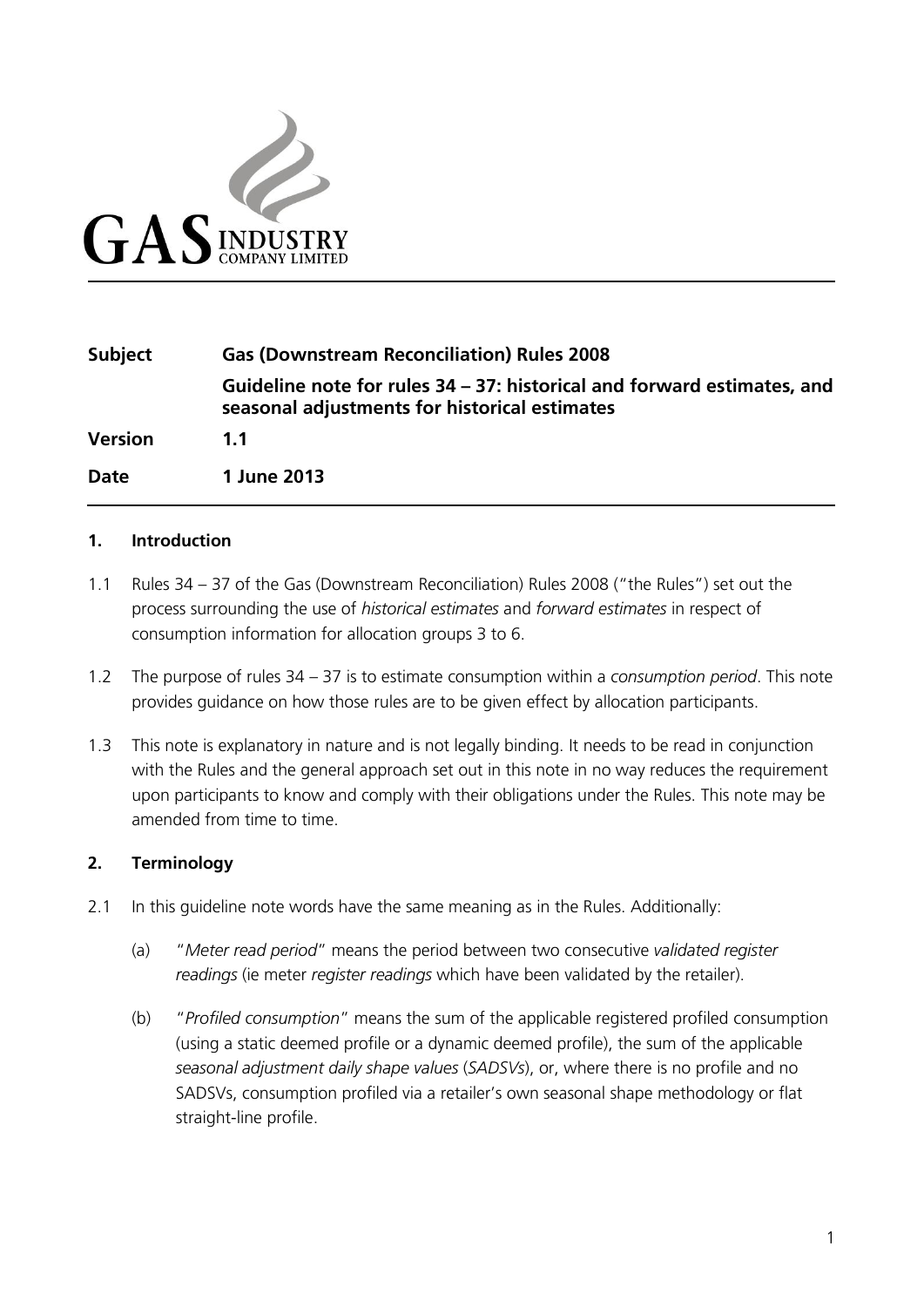### **3. Application of rule 34**

3.1 Under rule 34, retailers are to use *historical estimates* and/or *forward estimate*s, as applicable, when preparing consumption information in respect of allocation groups 3 to 6 for submission to the allocation agent. Consumption information submitted for a *consumption period* may contain a combination of both *historical estimates* and/or *forward estimate*s.

### **4. Application of rule 35**

4.1 Rule 35 explains the methodology to be followed by retailers in calculating *historical estimates*.

### 4.2 *Rule 35.1 – definition of historical estimate*

- (a) "*Historical estimates*" for ICPs at an allocated gas gate are derived by applying to the gas consumption quantity for the *meter read period* either:
	- o the applicable registered deemed profile; or
	- o if no applicable registered deemed profile exists, the *SADSVs* for that *consumption period* or part of the *consumption period* (subject to the *SADSVs* being available for the *consumption period*).
- (b) For the submission of consumption information for an allocation, a *historical estimate* is to be calculated by a retailer for an ICP at an allocated gas gate if a *validated register reading* occurs during the *consumption period* being allocated and up until the date when initial consumption information must be provided to the allocation agent ie up until the fourth business day of the month following the consumption period. (In practice, a *validated register reading* will need to have occurred sufficiently prior to the deadline for the submission of the initial consumption information to allow enough time to validate the *register reading* and to calculate a *historical estimate* for the ICP for the *consumption period* being allocated).
- (c) A *forward estimate* is to be used if no *validated register reading* occurs during the *consumption period* being allocated and up until the date when initial consumption information must be provided to the allocation agent (see section 5 – "Application of rule 36").
- (d) By way of example (**Example A**):
	- A retailer's system may require that any validated register reading (to be used in historical estimate calculations for submission to the allocation agent) be performed no later than three business days prior to the deadline for the submission of consumption information.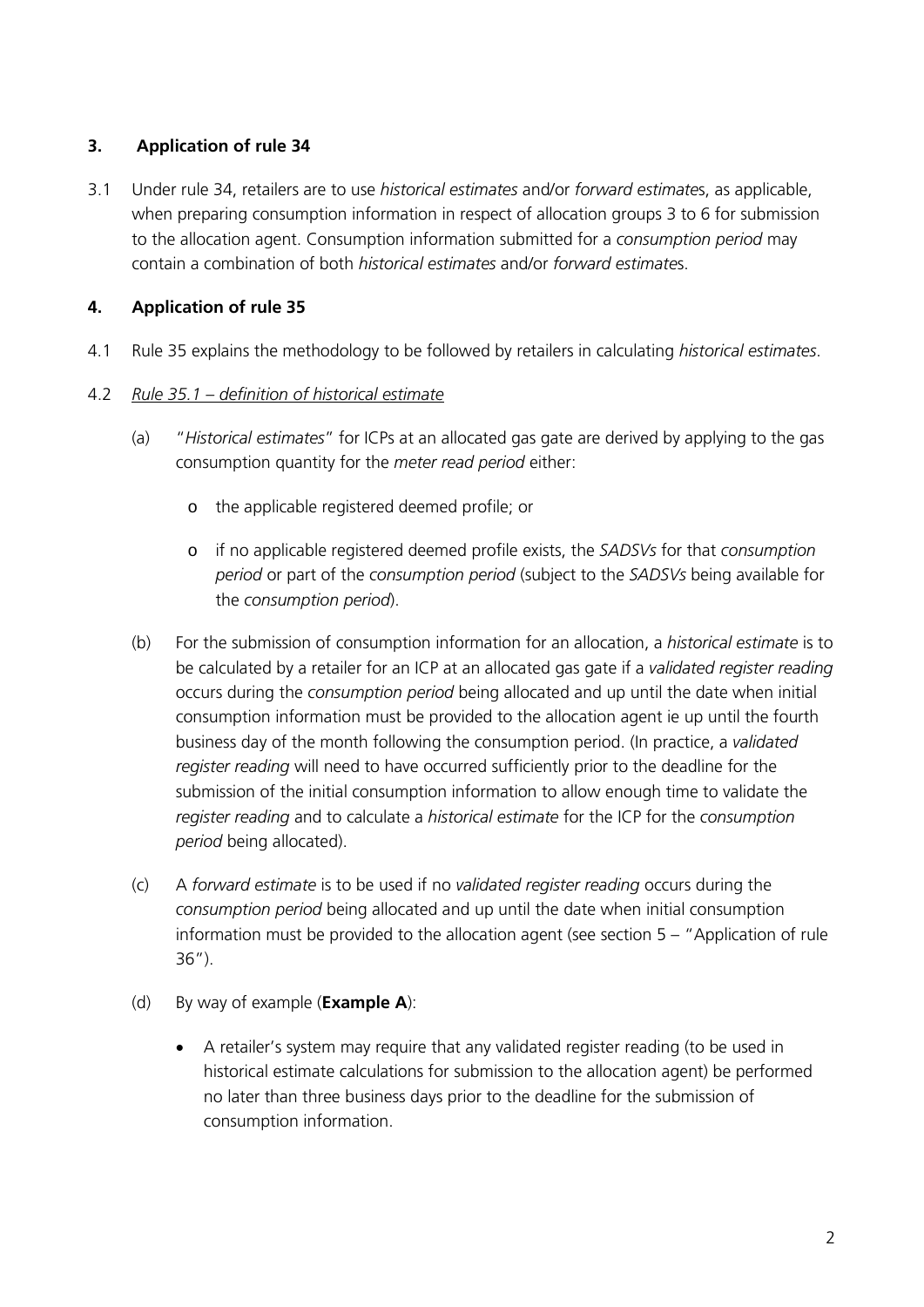- If the retailer is submitting October 2012 consumption information to the allocation agent in November 2012 for initial allocation, and a validated register reading occurs on Sunday 2nd November, then that retailer is able to apply its validation processes and calculate a historical estimate using that validated register reading for submission to the allocation agent by midday Thursday 6th November 2012.
- The retailer is to calculate a historical estimate for those ICPs for which it receives a validated register reading between 1st October 2012 and 2nd November 2012.
- (e) For the submission of consumption information for the interim or final allocation, a *historical estimate* is to be calculated by a retailer for an ICP at an allocated gas gate if a *validated register reading* occurs prior to the date when interim or final (as applicable) consumption information must be provided to the allocation agent.
- 4.3 Rule 35.2.1 a meter read period spans an entire consumption period
	- (a) Where the period between any two consecutive *validated register readings* encompasses an entire consumption period, the *historical estimate* is calculated using the following methodology:
		- the total profiled consumption at the allocated gas gate for the consumption period is divided by the total profiled consumption at the allocated gas gate for the period of the meter reading. This gives the proportion of profiled consumption at the allocated gas gate for the consumption period vis-à-vis the meter read period;
		- the ICP's gas consumption quantity for the meter read period is then multiplied by the ratio calculated above, to determine the ICP's gas consumption for the consumption period.
	- (b) An example of the process is as follows (**Example B**):

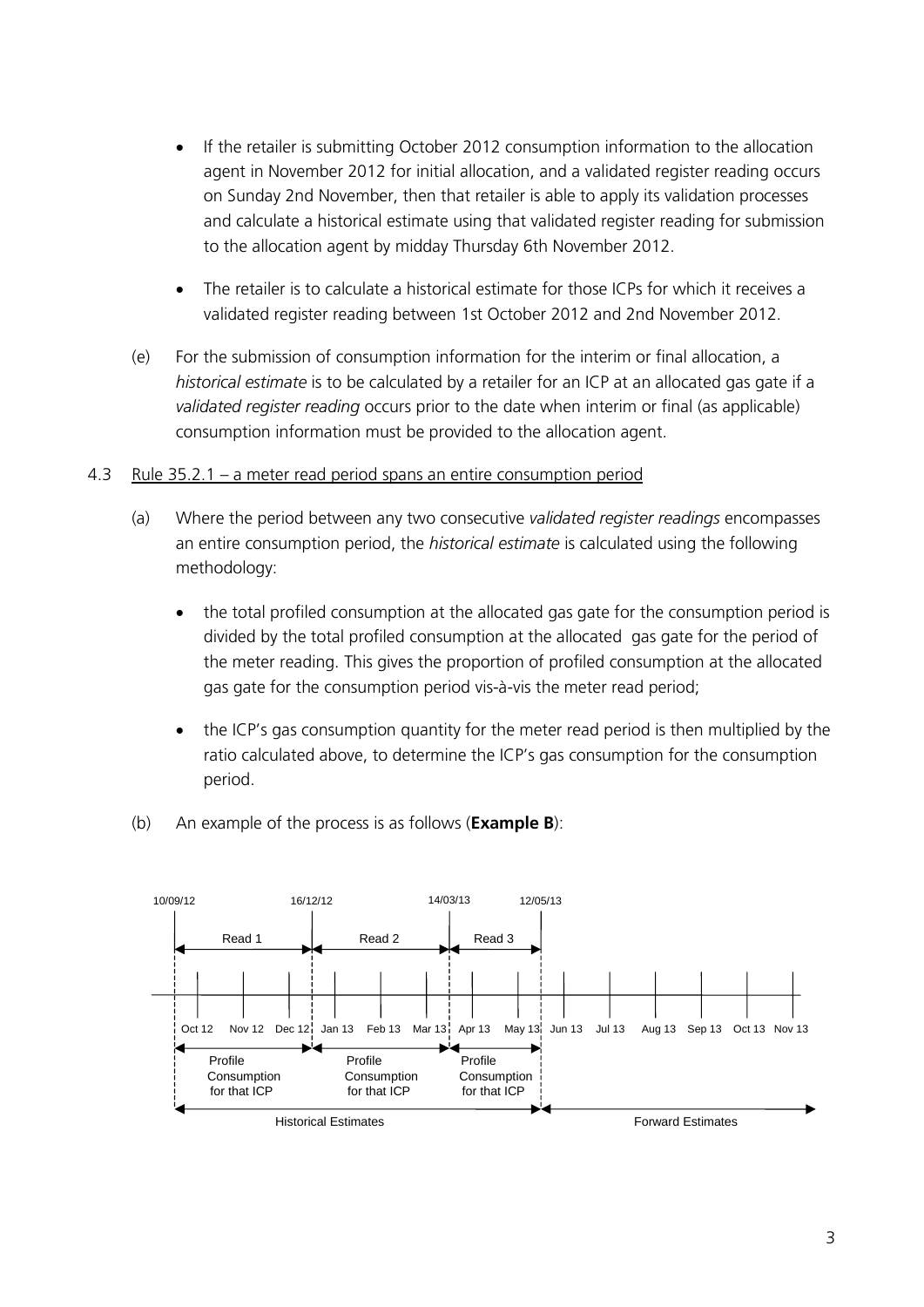**Read** *3* **(15/03/13 to 12/05/13) x Profiled Consumption (Apr 2013)**

**Profiled Consumption (15/03/13 to 12/05/013)**

(c) This process will tend to be applied when calculating *historical estimates* for interim and final allocations rather than for initial allocations.

#### 4.4 Rule 35.2.2 – a meter read period spans part of a consumption period

(a) Where only part of a consumption period falls within a meter read period, then the historical estimate is calculated using the following methodology:

#### *Step 1 (First part of consumption period)*

- the total *profiled consumption* at the allocated gas gate for the first part of the *consumption period* is divided by the total *profiled consumption* at the allocated gas gate for the *meter read period* pertaining to the first part of the *consumption period*. This gives the proportion of *profiled consumption* at the allocated gas gate for the first part of the *consumption period* vis-à-vis the *meter read period*;
- the ICP's gas consumption quantity for the *meter read period* pertaining to the first part of the *consumption period* is then multiplied by the ratio calculated above, to determine the ICP's gas consumption for the first part of the *consumption period*.

### *Step 2 (Second part of consumption period)*

- the total profiled consumption at the allocated gas gate for the second part of the consumption period / month is divided by the total profiled consumption at the allocated gas gate for the meter read period pertaining to the second part of the consumption period. This gives the proportion of profiled consumption at the allocated gas gate for the second part of the consumption period vis-à-vis the meter read period;
- the ICP's gas consumption quantity for the meter read period pertaining to the second part of the consumption period is then multiplied by the ratio calculated above, to determine the ICP's gas consumption for the second part of the consumption period.

#### *Step 3 (Total consumption period)*

- the two quantities calculated under each of the steps above are then summed to give the ICP's gas consumption for the consumption period.
- (b) An example of the process is as follows (**Example C**):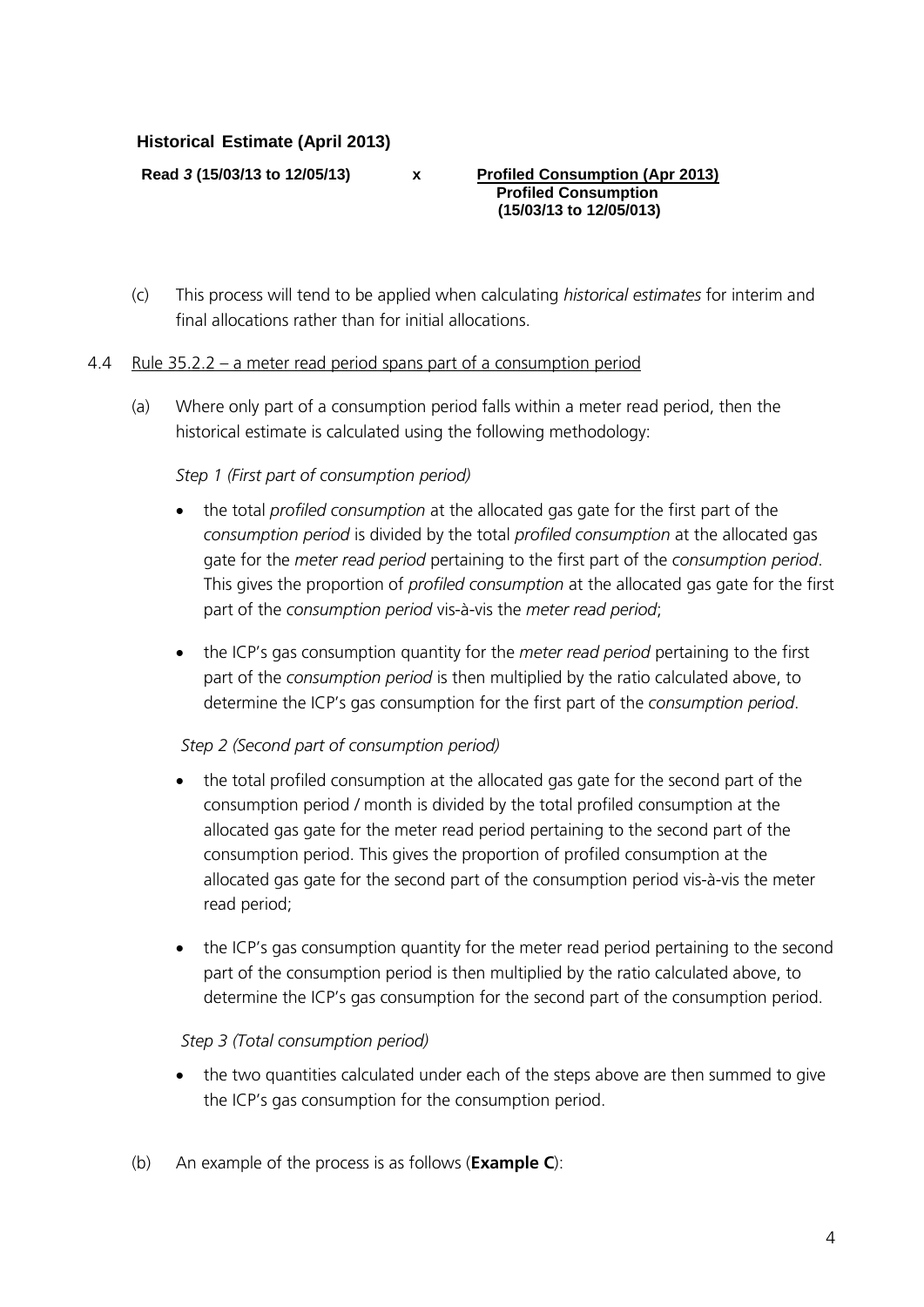

### 4.5 *Rule 35.3 – unavailability of SADSVs*

- (a) As noted above, a retailer must generate a *historical estimate* for an initial allocation if that retailer has available to it a *validated register reading*.
- (b) However, when calculating *historical estimates* for inclusion in consumption information being submitted to the allocation agent for initial allocation, a retailer will not have available to it the *SADSVs* (as published by the allocation agent) for the *consumption period* being allocated. Therefore, the retailer must substitute these *SADSVs* with either:
	- its own seasonal shape profile; or
	- a flat straight-line profile.
- (c) To assist a retailer in meeting the accuracy requirement under rule 37:
	- (i) if the start of the *meter read period* is prior to the start of the *consumption period* being allocated (in which case, *SADSVs* exist for the portion of the *meter read period* that is prior to the *consumption period* being allocated) then for the portion of the *meter read period* which is in the *consumption period* being allocated, the retailer should use either: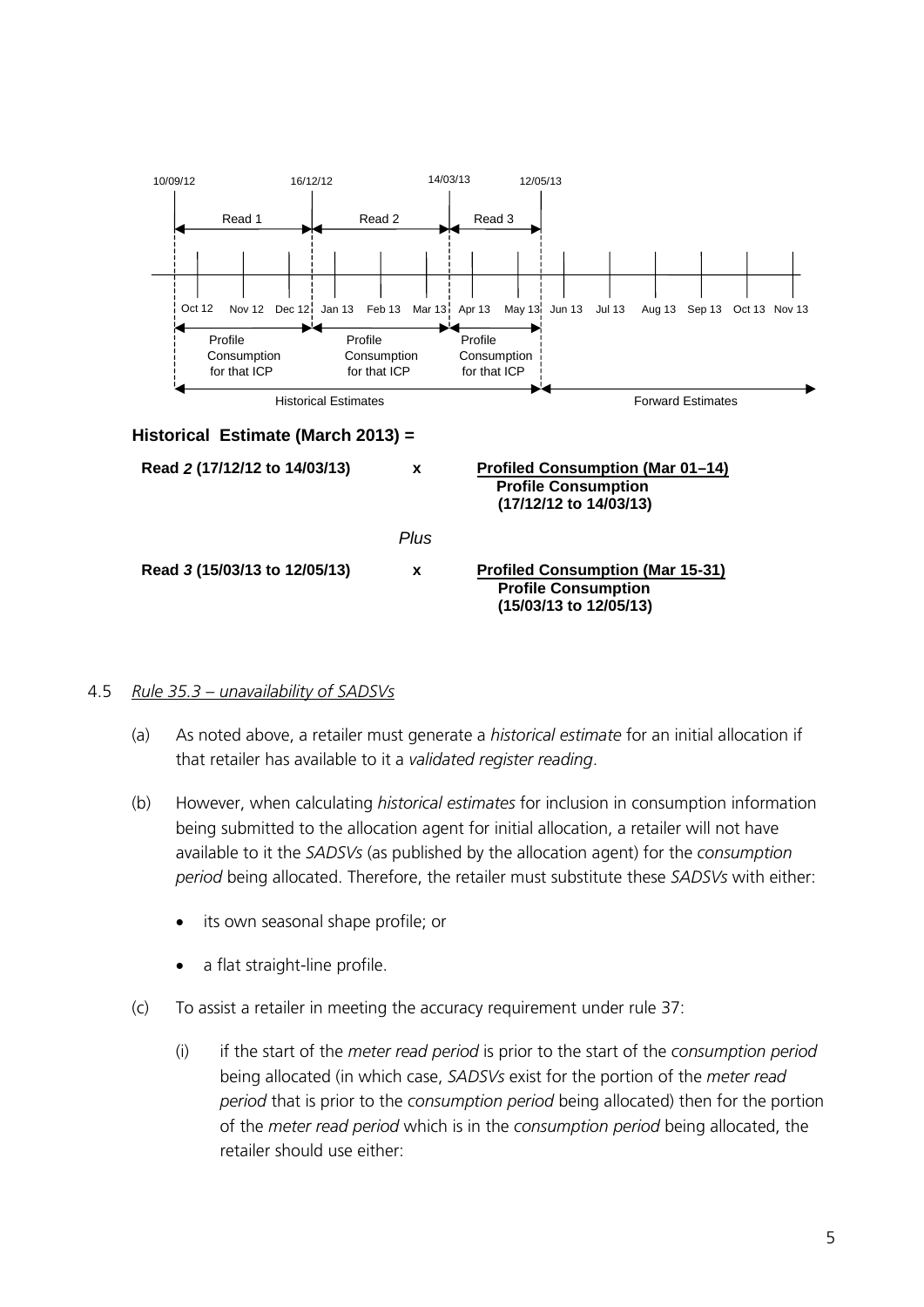- a seasonal shape profile that is consistent with the *SADSVs* for the earlier portion of the *meter read period*, adjusted for seasonality; or
- a flat straight-line profile for which the daily average consumption quantity in the *consumption period* being allocated is the daily average consumption quantity of the *SADSVs* for the portion of the *meter read period* that is prior to the *consumption period*, adjusted for seasonality.
- (ii) if the start of the *meter read period* aligns with the start of the *consumption period* being allocated, then for that portion of the *meter read period* which is in the *consumption period* being allocated, the retailer should use either:
	- its own seasonal shape profile; or
	- a flat straight-line profile.
- (d) While it is important to note that a retailer must generate *historical estimates* when submitting consumption information for initial allocation, the methodology that the retailer uses is at the retailer's discretion. Hence, retailers may decide, for practical purposes, to use the same methodology as they use to calculate *forward estimates*.

### **5. Application of rule 36**

- 5.1 "*Forward estimate*" means an estimate of consumption information for ICPs in allocation groups 3 – 6, where it is not possible to calculate that consumption information using a *historical estimate*.
- 5.2 A retailer may, at its discretion, determine the method it wishes to use for calculating a *forward estimate*.
- 5.3 A *forward estimate* is to be used by retailers in the instance where it is not possible to calculate consumption information using a *historical estimate*. In other words, a retailer is to use a *forward estimate* for an ICP if a *validated register reading* has not occurred for that ICP during the *consumption period* being allocated and up until the date when consumption information must be provided to the allocation agent ie up until the 4th business day of the month following the consumption period<sup>[1](#page-5-0)</sup>.

### 5.4 By way of example **(Example D)**:

• If the retailer is submitting October 2012 consumption information to the allocation agent in November 2012 for initial allocation, and a *validated register reading* occurs on Sunday 2nd November, then that retailer is able to apply its validation processes and to calculate a

<span id="page-5-0"></span> <sup>1</sup> As noted earlier, in practice a *validated register reading* will need to have occurred sufficiently prior to the deadline for the submission of the initial consumption information to allow enough time to validate the *register reading* and to calculate a *historical estimate* for the ICP for the *consumption period* being allocated.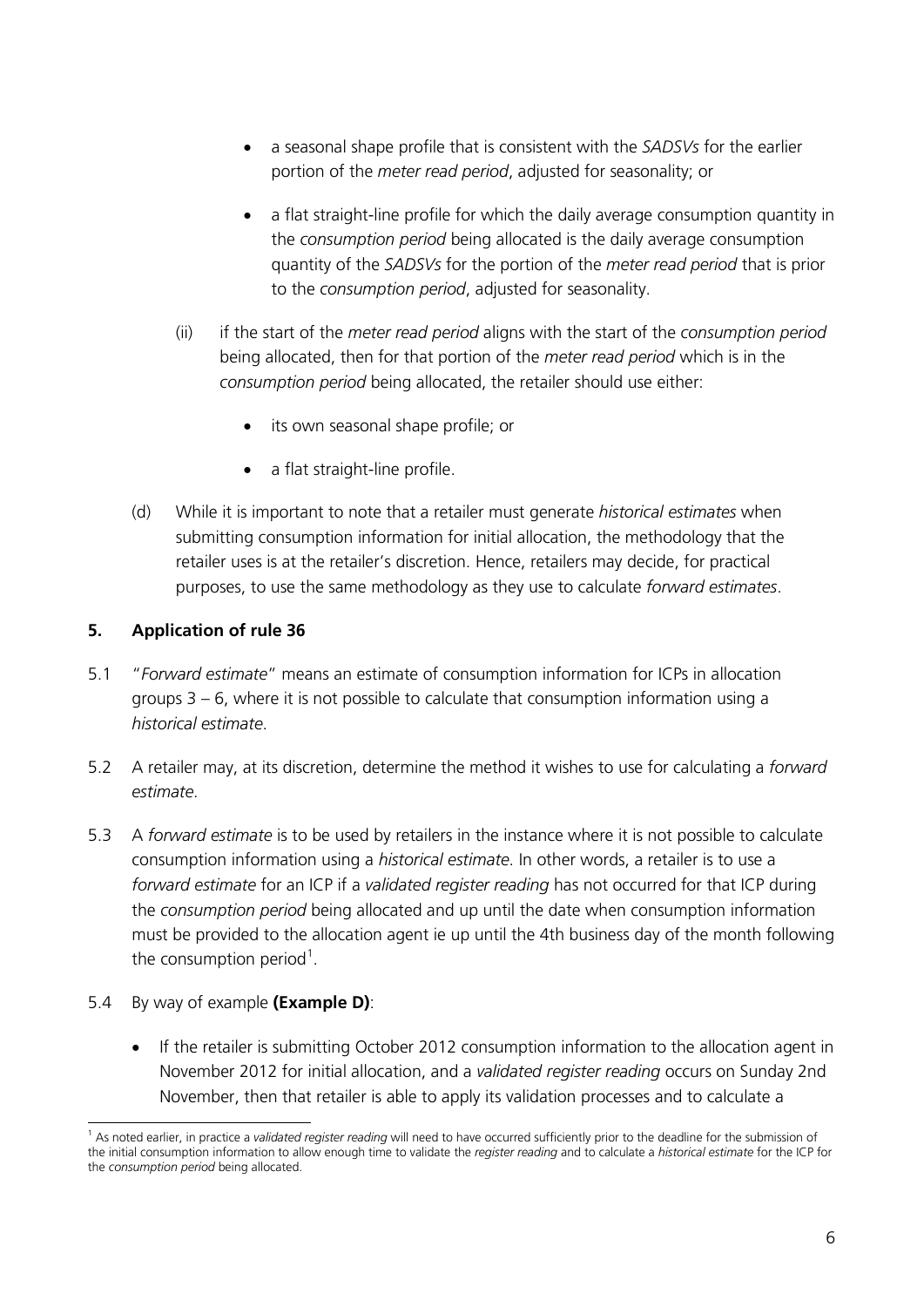*historical estimate* for submission to the allocation agent by midday Thursday 6th November 2012 (as set out in Example A above).

• However, if the *validated register reading* occurred on Monday 3rd November (or later), then the retailer would need to calculate a *forward estimate*.

# **6. Application of rule 37**

- 6.1 Rule 37 states that consumption information provided by a retailer for the initial allocation must be within a certain margin of error of the consumption information submitted by that retailer for final allocation. This margin of error applies to all allocation group 3 to 6 consumption information submitted for initial allocation, whether it includes *historical estimates, forward estimates* or both. The margin of error is to be determined annually by the industry body (Gas Industry Co) and published on its website.
- 6.2 For the margin of error for each gas year see *Notice of Determinations by the Industry Body (Gas Industry Co) under the Gas (Downstream Reconciliation) Rules 2008* dated 1 June 2013.

# **7. Worked Example for October 2008 consumption period**

### 7.1 *Initial allocation*

- The current month is November 2008.
- A retailer reads its allocation group 4 and allocation group 6 meters once every three months. Therefore, the retailer will, in any one month, have *validated register readings* for approximately one third of its allocation group 4 and 6 ICPs, enabling it to calculate *historical estimates* for this subset of its ICPs.
- The retailer's internal business processes require any *validated register reading* that is to be used for calculating a *historical estimate* to occur no later than the last calendar day of the *consumption period* being allocated.
- By midday on 6th November 2008, the retailer provides the allocation agent with the aggregate estimated energy quantities (600 GJ), by allocated gas gate for all ICPs in allocation groups 4 and 6, for initial allocation of downstream gas in October 2008.
- Of the aggregate estimated energy quantities submitted, a material proportion will be calculated using *historical estimates*[2](#page-6-0) (eg 100 GJ), with the remaining aggregate estimated quantities calculated using *forward estimates*.
- Since the retailer is submitting consumption information for initial allocation, the retailer will not be able to use *SADSVs* published by the allocation agent in the calculation of its

<span id="page-6-0"></span><sup>&</sup>lt;sup>2</sup> Perhaps in the region of one sixth, if all of the retailer's allocation group 4 and 6 customers consume approximately equal quantities of gas and their meters are read evenly across a month.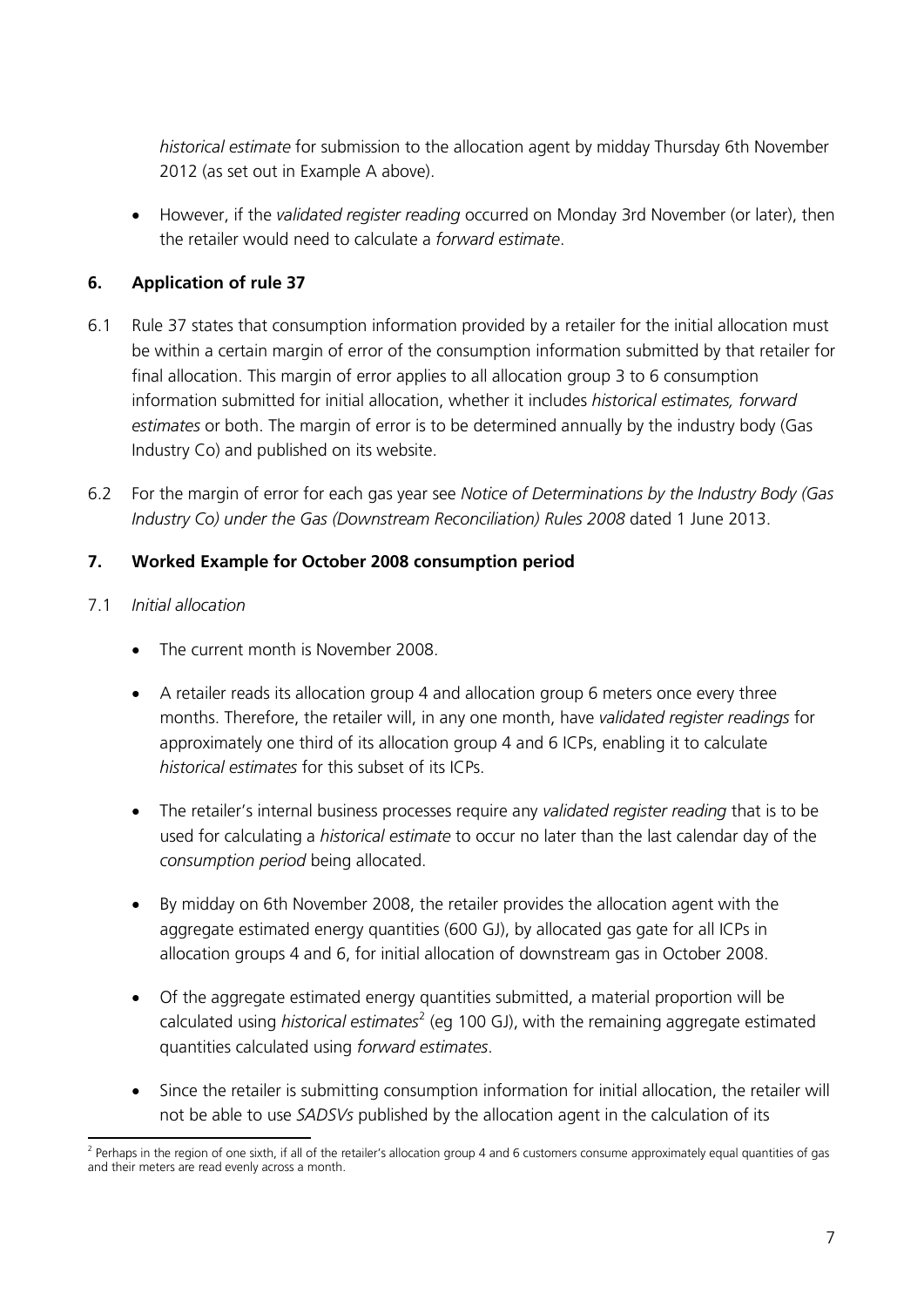*historical estimates*. Instead the retailer will use either its own profiling methodology or use a flat straight line profile to generate *historical estimate* energy quantities for submission. In this example, the retailer elects to use the *SADSVs* published for the 24 months prior to 1st October 2008 to allocate consumption to October 2008 when calculating the *historical estimate*. To calculate a profile for October consumption, the retailer takes the average of the October 2006 and October 2007 *SADSVs* to derive estimated October 2008 *SADSVs –* thereby enabling the retailer to apportion consumption between the months of July, August, September and October 2008.

• Similarly, the retailer shall use its own estimation methodology for generating *forward estimate* energy quantities for submission.

*For initial allocation, in the GAS040 file the retailer shall have 600 GJ in the "Consumption" field and 100 GJ in the "Quantity of Historical Estimate" field.*

# *7.2 Interim allocation*

- By 8am on 13th February 2009, the retailer provides the allocation agent with the aggregate estimated energy quantities by allocated gas gate for all ICPs in allocation groups 4 and 6, for interim allocation of downstream gas in October 2008.
- By now, the retailer has obtained (in this example) *validated register readings* for 95 percent of its allocation group 4 and 6 customers<sup>[3](#page-7-0)</sup>. Consequently, the retailer is able to calculate *historical estimates* for approximately 90 per cent of the aggregate estimated energy quantities submitted for October 2008.
- Moreover, because the allocation agent published the *SADSVs* for October 2008 on 1st December 2008, the retailer is to use the most recently published *SADSVs* (as they relate to the month of October 2008) for all *historical estimates* calculated for October 2008 aggregated estimated energy quantities (ie the retailer replaces the estimated October 2008 *SADSVs* (or its estimated seasonal shape methodology/flat shape basis if applicable) used in its *historical estimates* for October 2008 with the actual October 2008 *SADSVs* published by the allocation agent; and the retailer replaces most of its *forward estimates* for October 2008 with *historical estimates* using the actual October 2008 *SADSVs*).

*For interim allocation, in the GAS040 file the retailer shall have 600 GJ in the "Consumption" field and 540 GJ in the "Quantity of Historical Estimate" field.*

<span id="page-7-0"></span><sup>&</sup>lt;sup>3</sup> Note that the Rules require that "every retailer must ensure that a validated register reading is obtained at least once every 4 months for 90% of the consumer installations with non-TOU meters to which the retailer has continuously supplied gas for the previous 4 months" (rule 29.5). In addition, all such consumer installations "must have register readings recorded at least once every 12-months unless exceptional circumstances prevent such an interrogation" (rule 29.4.3).